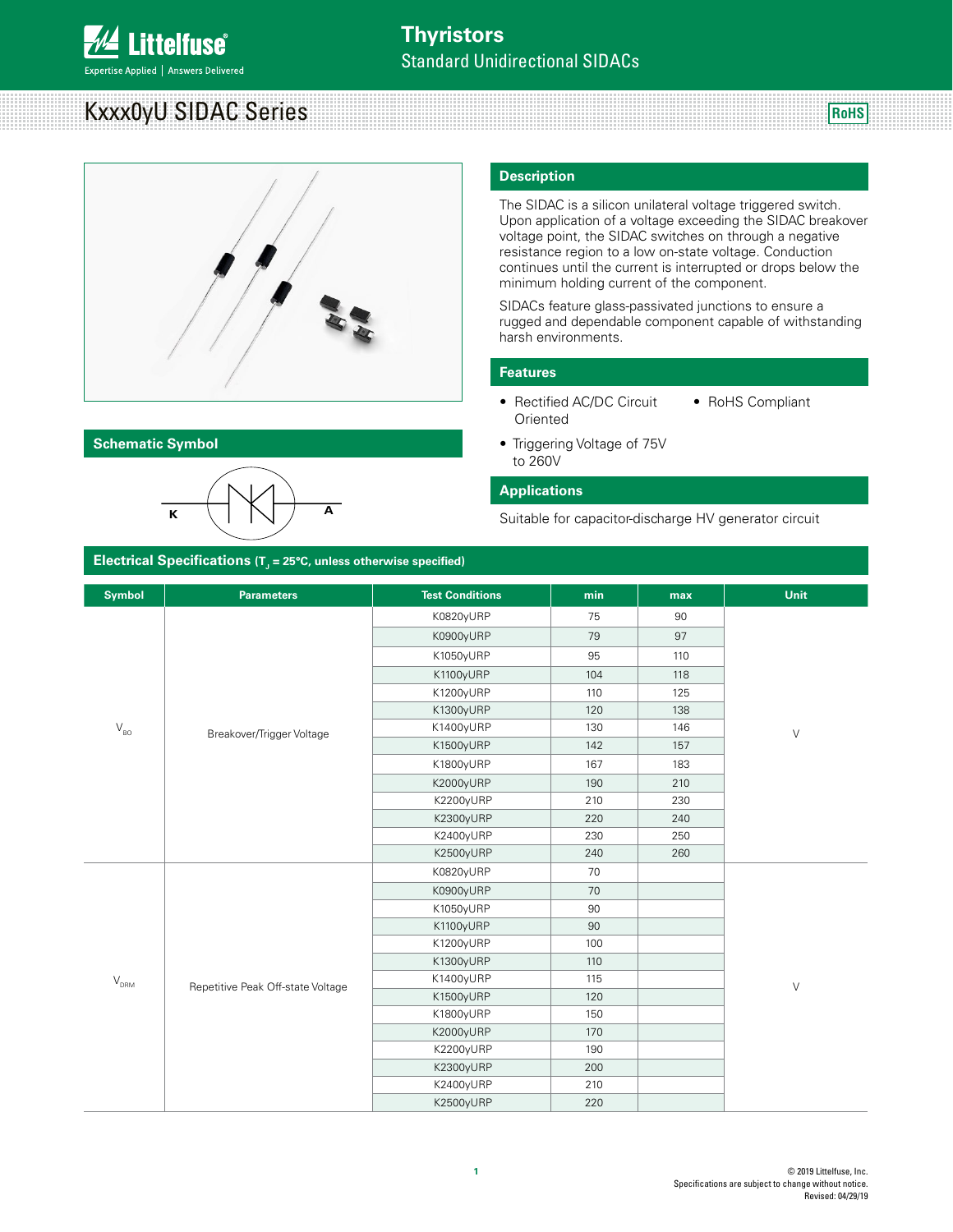| Electrical Specifications $(Tj = 25^{\circ}C$ , unless otherwise specified) |                                                                                   |                                    |                                        |            |            |              |                |
|-----------------------------------------------------------------------------|-----------------------------------------------------------------------------------|------------------------------------|----------------------------------------|------------|------------|--------------|----------------|
| <b>Symbol</b>                                                               | <b>Parameters</b>                                                                 | <b>Test Conditions</b>             |                                        | <b>Min</b> | <b>Max</b> | <b>Unit</b>  |                |
| $I_{T(RMS)}$                                                                | On-state RMS Current                                                              |                                    | 50/60Hz                                |            |            | $\mathbf{1}$ | $\overline{A}$ |
| $I_{DRM}$                                                                   | Repetitive Peak Off-state Current                                                 |                                    | $V = V_{DRM}$<br>50/60Hz Sine Wave     |            |            | 5            | μA             |
| V <sub>TM</sub>                                                             | Peak On-state Voltage                                                             | $I_r = 1A$                         |                                        |            |            | 1.2          | $\vee$         |
| ı"                                                                          | Dynamic Holding Current                                                           |                                    | $R_1 = 100\Omega$<br>50/60Hz Sine Wave |            | 10         | 80           | mA             |
| $R_{s}$                                                                     | Switching Resistance, $R_s = \frac{(V_{\text{BO}} - V_s)}{(I_s - I_{\text{BO}})}$ | 50/60Hz Sine Wave                  |                                        | 100        |            | $\Omega$     |                |
| $I_{BO}$                                                                    | <b>Breakover Current</b>                                                          |                                    | 50/60Hz Sine Wave                      |            |            | 10           | μA             |
|                                                                             |                                                                                   | K0820yU~<br>K0900yU                | $T_e = 10 \mu s$<br>$T_{0}$ =125C      | 60Hz       |            | 80           |                |
|                                                                             |                                                                                   |                                    |                                        | 5Hz        |            | 160          |                |
| I <sub>TRM</sub>                                                            | Peak Repetitive Pulse Current (refer to figure 5 and<br>figure 6)                 | K1050yU~<br>K2000yU                | $T_{p} = 10 \mu s$<br>$T_{0}$ =125C    | 60Hz       |            | 120          | А              |
|                                                                             |                                                                                   |                                    |                                        | 5Hz        |            | 280          |                |
|                                                                             |                                                                                   | K2200yU~                           | $T_{p} = 10 \mu s$                     | 60Hz       |            | 120          |                |
|                                                                             |                                                                                   | K2500yU                            | $Ts=135C$                              | 5Hz        |            | 280          |                |
| $I_{TSM}$                                                                   | Peak Non-repetitive Surge Current                                                 | Single Cycle                       |                                        | 60Hz       |            | 20           | A              |
|                                                                             | (refer to figure 4)                                                               |                                    |                                        | 50Hz       |            | 16.7         |                |
| di/dt                                                                       | Critical Rate of Rise of On-state Current                                         |                                    |                                        |            |            | 150          | $A/\mu s$      |
| dv/dt                                                                       | Critical Rate of Rise of Off-state Voltage                                        |                                    |                                        |            | 1500       |              | $V/\mu s$      |
| $\mathsf{T}_{\mathsf{S}}$                                                   | Storage Temperature Range                                                         |                                    |                                        |            | $-40$      | 150          | $^{\circ}$ C   |
|                                                                             | Junction Temperature Range                                                        | K0820yU~K2000yU<br>K2200yU~K2500yU |                                        | -40        | 125        | $^{\circ}C$  |                |
| $\mathsf{T}_\mathsf{J}$                                                     |                                                                                   |                                    |                                        |            |            | $-40$        | 150            |
|                                                                             | Thermal Resistance, Junction to Lead                                              | DO-214                             |                                        |            | 30         | °C/W         |                |
| $R_{\Theta JL}$                                                             |                                                                                   | DO-15                              |                                        |            |            |              | 18             |

#### **Figure 1: V-I Characteristics**



#### **Figure 2: On-state Current vs. On-state Voltage (Typical)**

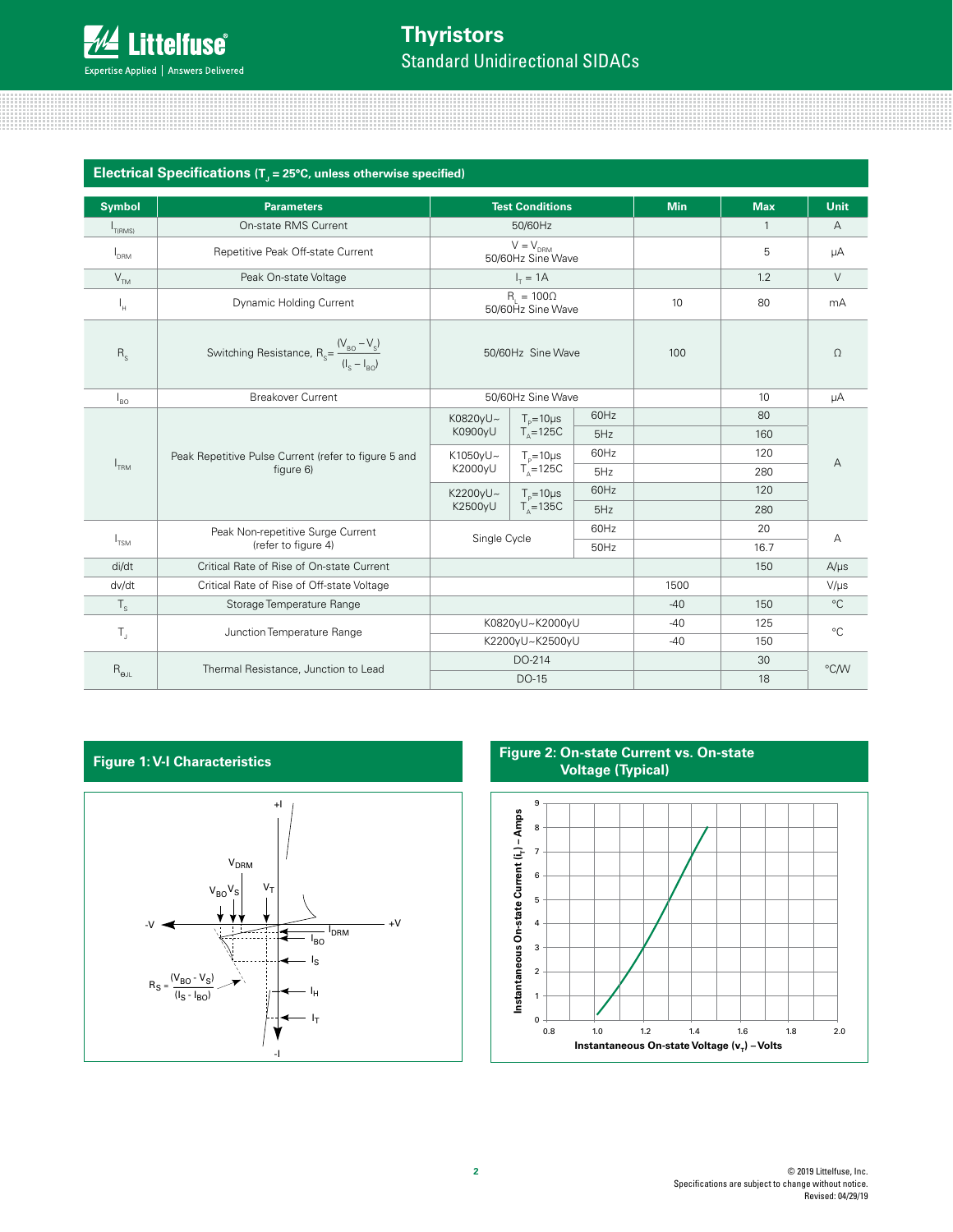## **Thyristors** Standard Unidirectional SIDACs



#### **Figure 5: Repetitive Peak On-state Current(ITRM) vs. Pulse Width at Various Frequencies of K0820yU/K0900yU**







**Figure 4: Peak Non-repetitive Surge Current (ITSM) vs. Number of Cycles**



#### **Figure 6: Repetitive Peak On-state Current (I<sub>TPM</sub>) vs. Pulse Width at Various Frequencies of K1050yU~K2500yU**



**Figure 8: Normalized DC Holding Current vs. Junction Temperature**

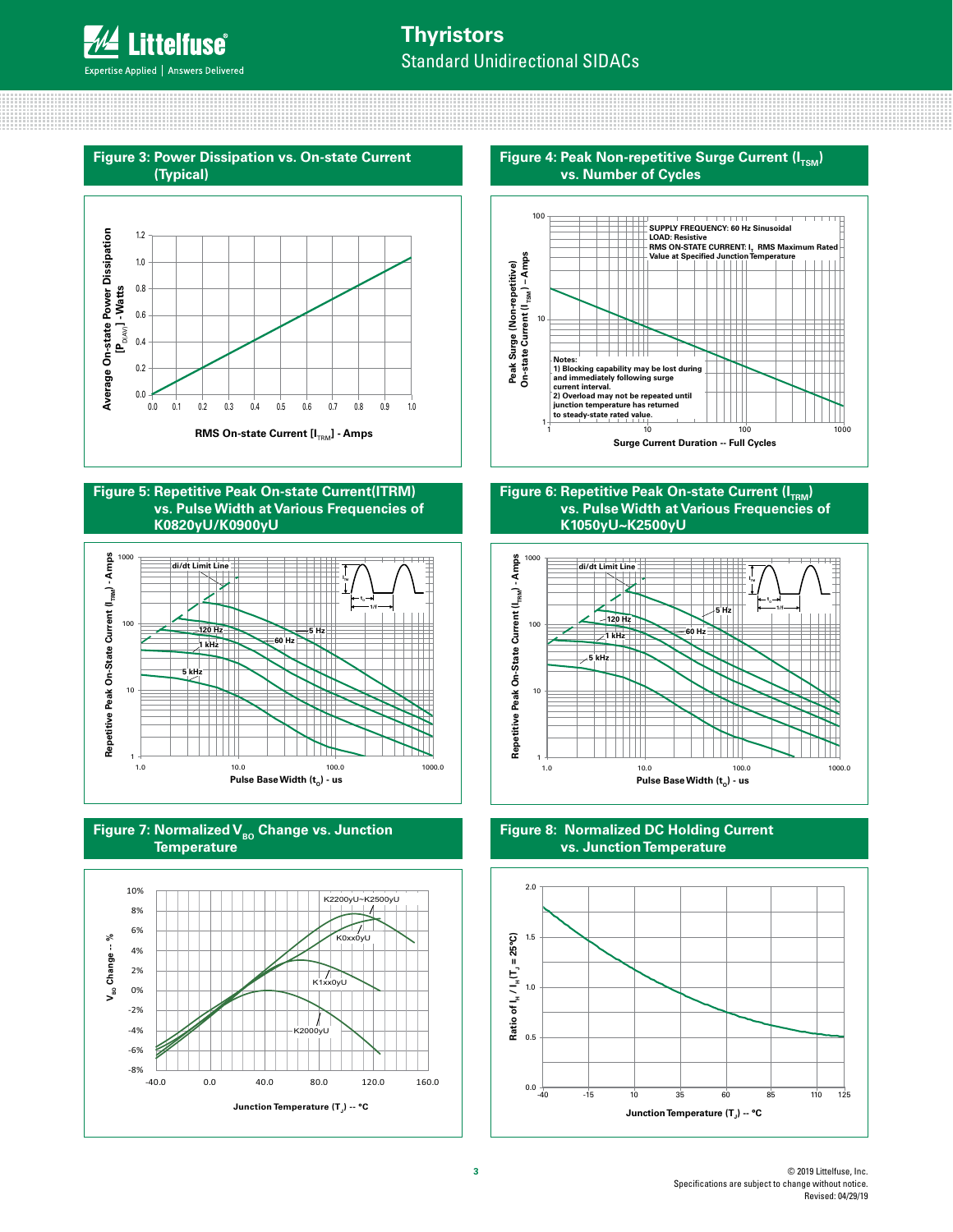........................

## **Thyristors** Standard Unidirectional SIDACs





**Figure 11: Normalized Repetitive Peak Breakover Current (I<sub>BO</sub>) vs. Junction Temperature** 



### **Figure 13: Basic SIDAC Circuit**



**Figure 10: Maximum Allowable Ambient Temperature vs. RMS On-State Current**



#### **Figure 12: Dynamic Holding Current Test Circuit for SIDACs**



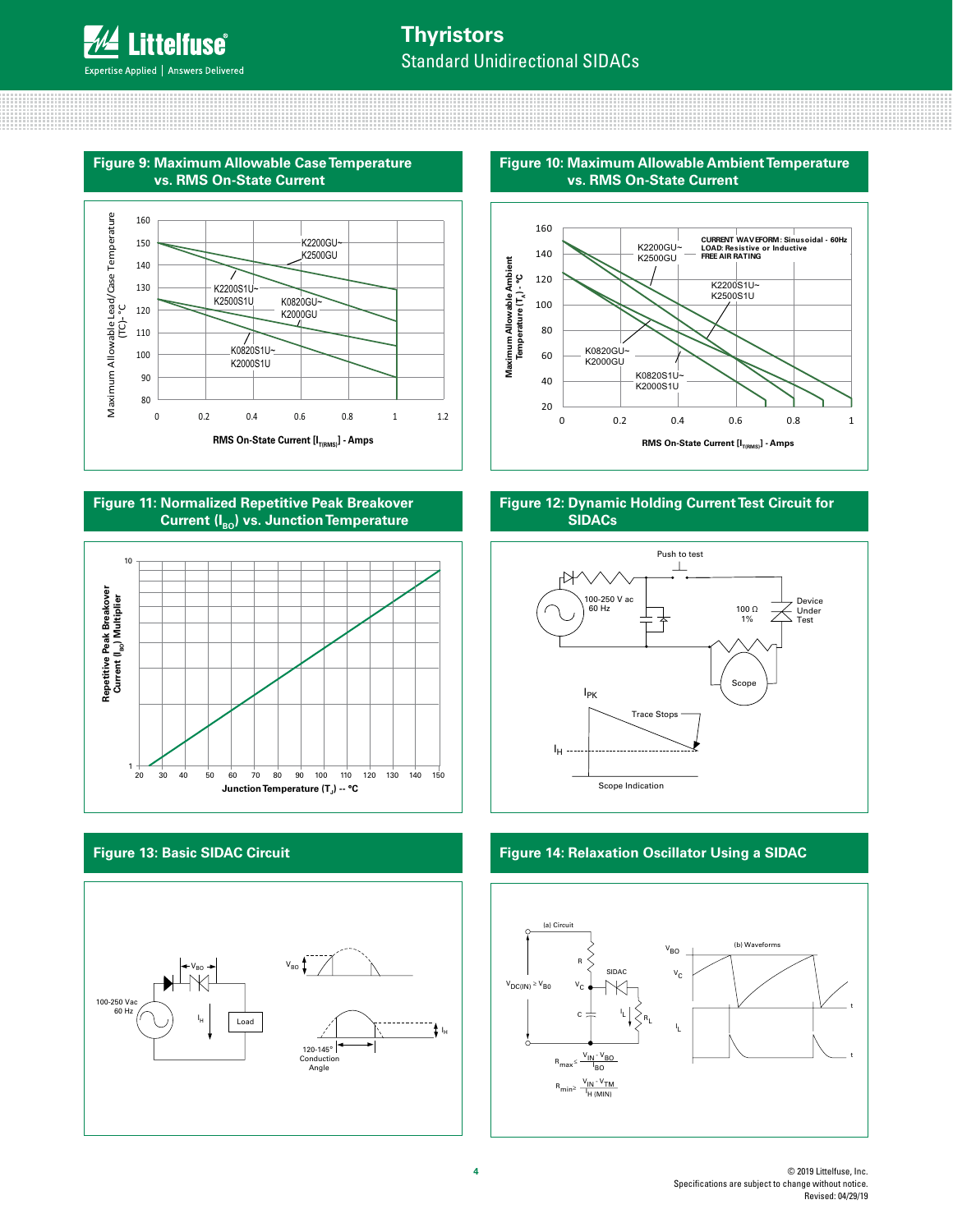



#### **Figure 17: SIDAC Circuit for High-power Igniter**



**Figure 16: Comparison of SIDAC versus SCR for Gas** 



#### **Figure 18: SIDAC Circuit for Gas Ignition**



#### **Soldering Parameters**

| <b>Reflow condition</b>                                                |                                                | Pb - Free assembly |  |
|------------------------------------------------------------------------|------------------------------------------------|--------------------|--|
|                                                                        | - Temperature Min $(T_{\text{stmin}})$         | $150^{\circ}$ C    |  |
| <b>Pre Heat</b>                                                        | - Temperature Max (T <sub>s(max)</sub> )       | $200^{\circ}$ C    |  |
|                                                                        | - Time (min to max) $(t_*)$                    | 60-180 secs        |  |
| Average ramp up rate (Liquidus Temp) (T.) to<br>5°C/second max<br>peak |                                                |                    |  |
|                                                                        | $T_{S(max)}$ to $T_{L}$ - Ramp-up Rate         | 5°C/second max     |  |
| Reflow                                                                 | - Temperature (T.) (Liquidus)                  | $217^{\circ}$ C    |  |
|                                                                        | - Time (t, )                                   | 60-150 seconds     |  |
| Peak Temperature (T <sub>a</sub> )                                     |                                                | 260+0/-5 °C        |  |
| Time within 5°C of actual peak Temperature(t)                          |                                                | 20-40 seconds      |  |
| Ramp-down Rate                                                         |                                                | 5°C/second max     |  |
|                                                                        | Time 25°C to peak Temperature(T <sub>n</sub> ) | 8 minutes max      |  |
| Do not exceed                                                          |                                                | $280^{\circ}$ C    |  |

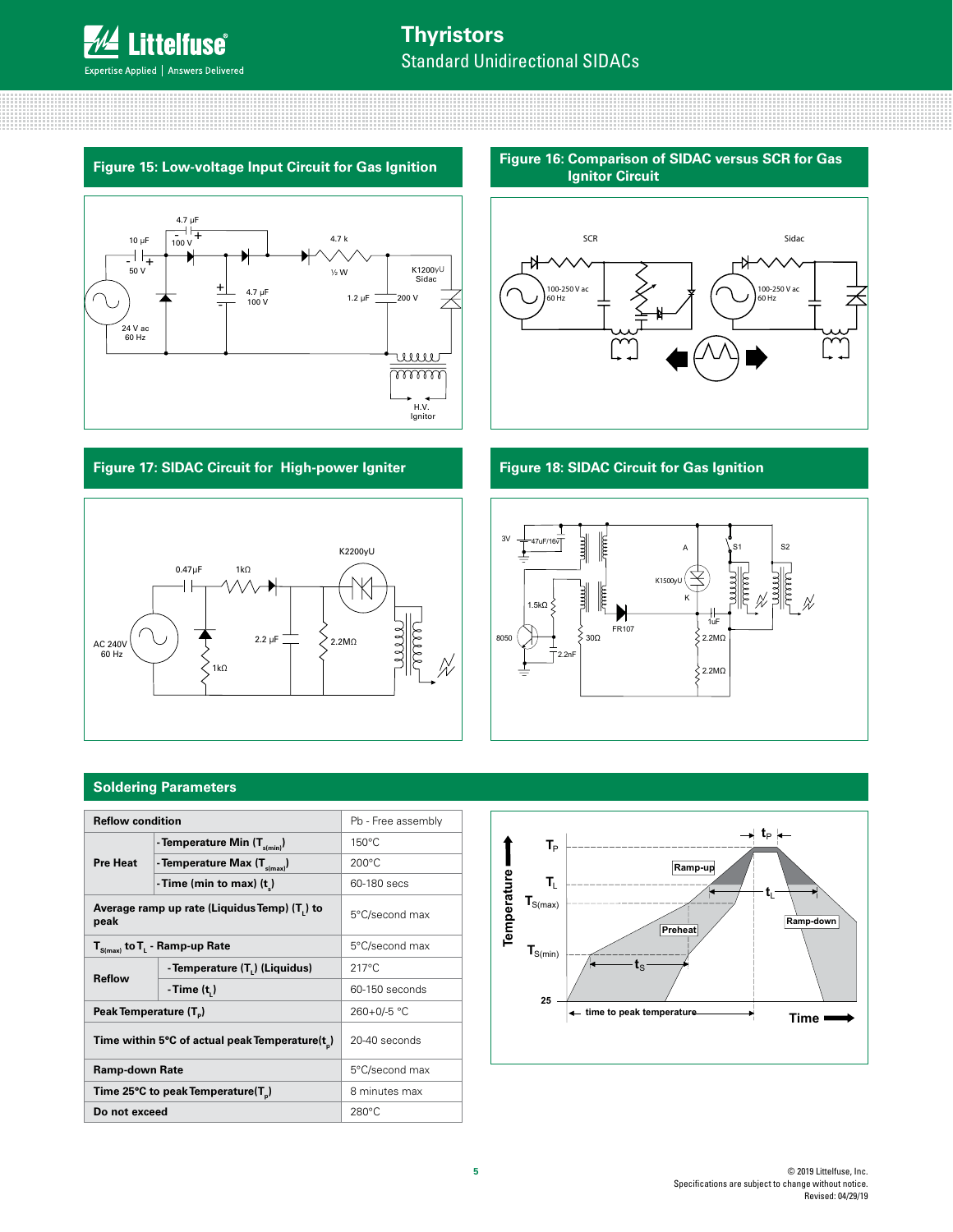#### **Flow Soldering (Solder Dipping)**

| Wave soldering condition              |                                         | Pb - Free assembly |  |
|---------------------------------------|-----------------------------------------|--------------------|--|
|                                       | - Temperature Min                       | $140^{\circ}$ C    |  |
| Pre Heat                              | - Temperature Max                       | $160^{\circ}$ C    |  |
|                                       | Time to Pre-Heat Temp                   | 60-150 seconds     |  |
| Average ramp up rate to Pre-Heat Temp |                                         | 5°C/second max     |  |
| <b>Peak Temperature</b>               |                                         | $260+0/5$ °C       |  |
|                                       | Average ramp up rate (Tpre-heat to Tp)  | 5°C/second max     |  |
|                                       | Time within actual peak Temperature Max | 6 seconds          |  |
| <b>Ramp-down Rate</b>                 |                                         | 5°C/second max     |  |

#### **Physical Specifications**

| <b>Terminal Finish</b> | 100% Matte Tin Plated                                     |
|------------------------|-----------------------------------------------------------|
| <b>Body Material</b>   | UL Recognized compound meeting flammability<br>rating V-0 |
| <b>Lead Material</b>   | Copper Alloy                                              |

#### **Design Considerations**

Careful selection of the correct component for the application's operating parameters and environment will go a long way toward extending the operating life of the Thyristor. Overheating and surge currents are the main killers of SIDACs. Correct mounting, soldering, and forming of the leads also help protect against component damage.



#### **Reliability/Environmental Tests**

| <b>Test</b>                                        | <b>Specifications and Conditions</b>                                                                             |
|----------------------------------------------------|------------------------------------------------------------------------------------------------------------------|
| <b>High Temperature</b><br><b>Voltage Blocking</b> | MIL-STD-750: Method 1040, Condition A Rated<br>V <sub>DRM</sub> (Rectified VAC-peak), T <sub>1</sub> , 504 hours |
| <b>Temperature Cycling</b>                         | MIL-STD-750: Method 1051<br>-40°C to 150°C, 15-minute dwell, 100 cycles                                          |
| <b>Biased Temperature &amp;</b><br><b>Humidity</b> | EIA/JEDEC: JESD22-A101<br>80% min V <sub>ao</sub> (V <sub>ac</sub> ), 85°C, 85%RH, 1008 hours                    |
| <b>High Temp Storage</b>                           | MIL-STD-750: Method 1031<br>150°C, 1008 hours                                                                    |
| <b>Low-Temp Storage</b>                            | $-40^{\circ}$ C, 1008 hours                                                                                      |
| <b>Thermal Shock</b>                               | MIL-STD-750: Method 1056<br>0°C to 100°C, 5-minute dwell,<br>10-second transfer, 10 cycles                       |
| <b>Resistance to</b><br><b>Solder Heat</b>         | MIL-STD-750: Method 2031<br>$260^{\circ}$ C, 10 seconds                                                          |
| Solderability                                      | ANSI/J-STD-002: Category 3                                                                                       |
| <b>Lead Bend</b>                                   | MIL-STD-750: Method 2036, Condition E                                                                            |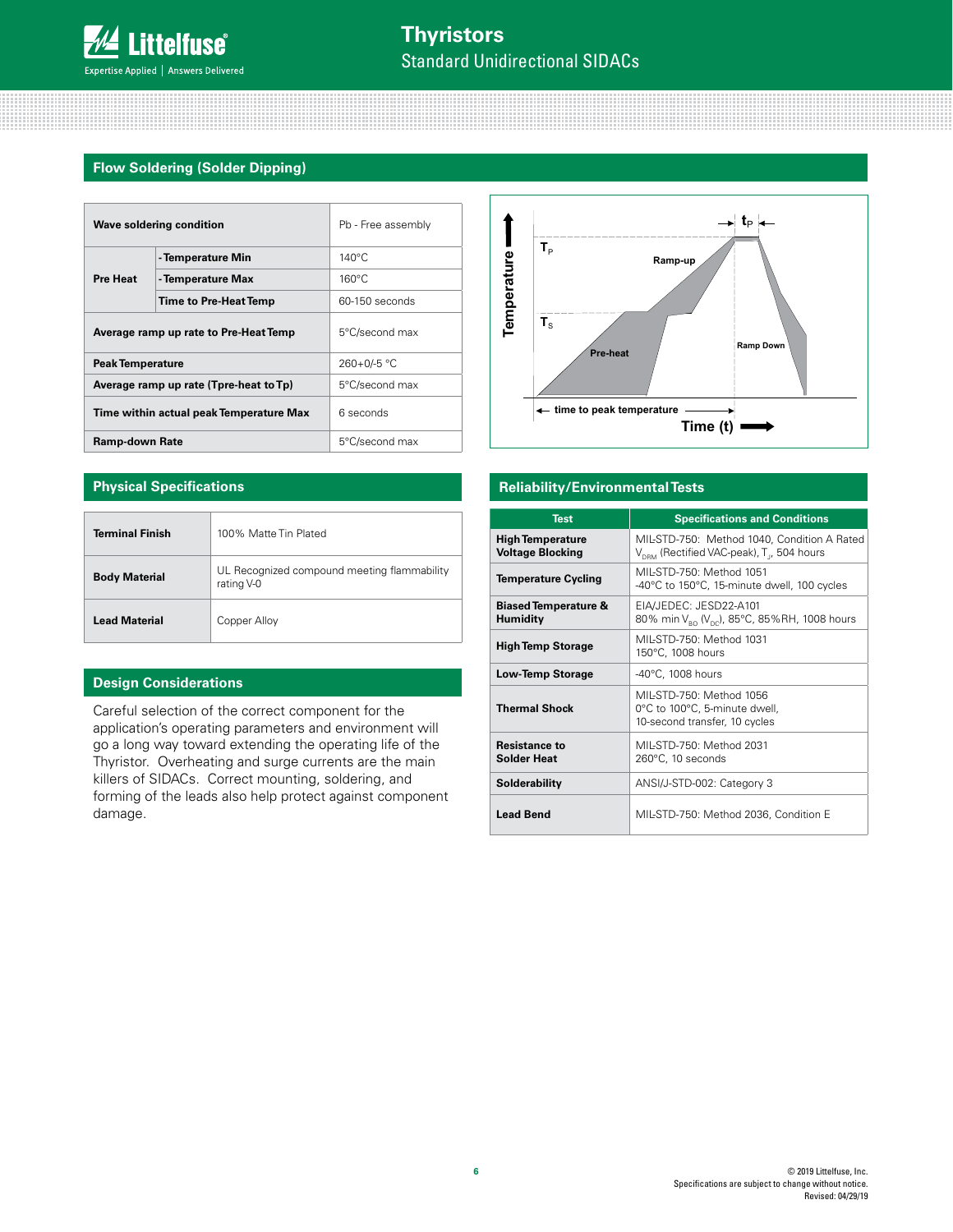

### **Thyristors** Standard Unidirectional SIDACs

#### **Dimensions**



<u> Alban Maria Ma</u>

|                   |            | <b>Inches</b> | <b>Millimeters</b> |            |
|-------------------|------------|---------------|--------------------|------------|
| <b>Dimensions</b> | <b>Min</b> | <b>Max</b>    | <b>Min</b>         | <b>Max</b> |
| A                 | 0.049      | 0.065         | 1.250              | 1.650      |
| B                 | 0.157      | 0.177         | 3.990              | 4.500      |
| C                 | 0.100      | 0.110         | 2.540              | 2.790      |
| D                 | 0.078      | 0.090         | 1.980              | 2.290      |
| E                 | 0.030      | 0.060         | 0.780              | 1.520      |
| F                 |            | 0.008         |                    | 0.203      |
| G                 | 0.194      | 0.208         | 4.930              | 5.280      |
| Н                 | 0.006      | 0.012         | 0.152              | 0.305      |
| I                 | 0.070      |               | 1.800              |            |
| J                 | 0.082      |               | 2.100              |            |
| K                 |            | 0.090         |                    | 2.300      |
| L                 | 0.082      |               | 2.100              |            |

### (all dimensions in mm) **Dimensions — DO-15**



| <b>Dimension</b> |            | <b>Inches</b> |            | <b>Millimeters</b>       |  |  |
|------------------|------------|---------------|------------|--------------------------|--|--|
|                  | <b>Max</b> | <b>Max</b>    | <b>Min</b> | <b>Max</b>               |  |  |
| А                | 1.000      | -             | 25.40      | $\overline{\phantom{a}}$ |  |  |
| B                | 0.230      | 0.300         | 5.80       | 7.60                     |  |  |
| C                | 0.028      | 0.034         | 0.71       | 0.86                     |  |  |
| D                | 0.104      | 0.140         | 2.60       | 3.60                     |  |  |

#### **Product Selector**

| <b>Part Number</b> |                                        | <b>Switching Voltage Range</b>       | <b>Blocking Voltage</b> |                  | <b>Packages</b> |
|--------------------|----------------------------------------|--------------------------------------|-------------------------|------------------|-----------------|
|                    | $V_{\scriptscriptstyle\rm RO}$ Minimum | $V_{\scriptscriptstyle{RO}}$ Maximum | $V_{DRM}$               | <b>DO-15</b>     | DO-214          |
| K0820yURP          | 75                                     | 90                                   | 70                      | K0820GURP        | K0820S1URP      |
| K0900yURP          | 79                                     | 97                                   | 70                      | K0900GURP        | K0900S1URP      |
| K1050yURP          | 95                                     | 110                                  | 90                      | K1050GURP        | K1050S1URP      |
| K1100yURP          | 104                                    | 118                                  | 90                      | K1100GURP        | K1100S1URP      |
| K1200yURP          | 110                                    | 125                                  | 100                     | <b>K1200GURP</b> | K1200S1URP      |
| K1300yURP          | 120                                    | 138                                  | 110                     | K1300GURP        | K1300S1URP      |
| K1400yURP          | 130                                    | 146                                  | 115                     | K1400GURP        | K1400S1URP      |
| K1500yURP          | 142                                    | 157                                  | 120                     | K1500GURP        | K1500S1URP      |
| K1800yURP          | 167                                    | 183                                  | 150                     | K1800GURP        | K1800S1URP      |
| K2000yURP          | 190                                    | 210                                  | 170                     | K2000GURP        | K2000S1URP      |
| K2200yURP          | 210                                    | 230                                  | 190                     | K2200GURP        | K2200S1URP      |
| K2300yURP          | 220                                    | 240                                  | 200                     | K2300GURP        | K2300S1URP      |
| K2400yURP          | 230                                    | 250                                  | 210                     | K2400GURP        | K2400S1URP      |
| K2500yURP          | 240                                    | 260                                  | 220                     | K2500GURP        | K2500S1URP      |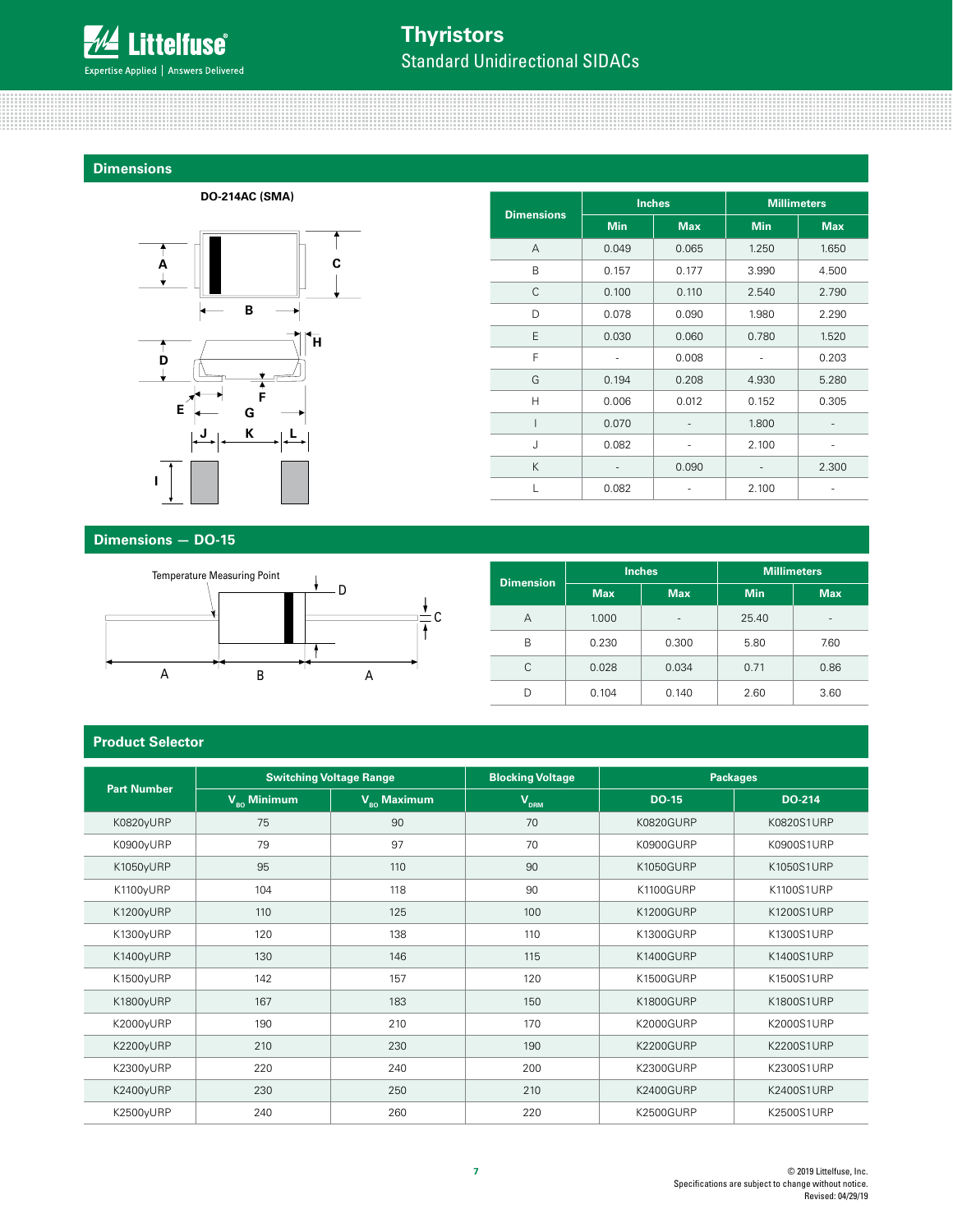

#### **Packing Options**

| .                  |                |        |                     |                 |                      |  |
|--------------------|----------------|--------|---------------------|-----------------|----------------------|--|
| <b>Part Number</b> | <b>Marking</b> | Weight | <b>Package Mode</b> | <b>Packages</b> | <b>Base Quantity</b> |  |
| Kxxx0S1URP         | Kxxx           | 0.062g | <b>Reel Pack</b>    | <b>DO-214AC</b> | 5000                 |  |
| Kxxx0GURP          | <b>Kxxx</b>    | 0.38g  | <b>Reel Pack</b>    | DO-15           | 5000                 |  |